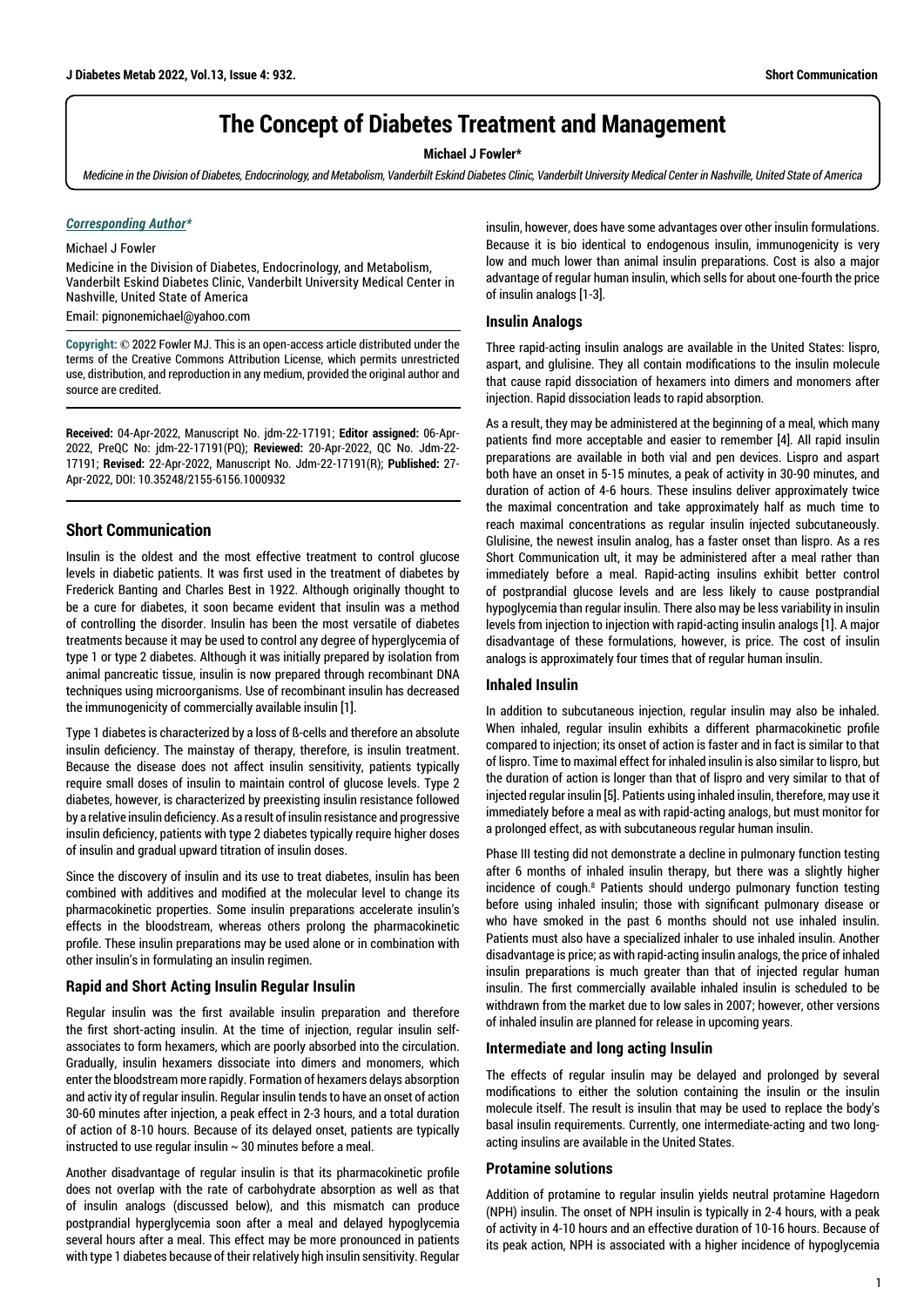than insulin detemir or glargine (discussed below), which tend to have less of a peak in action. NPH insulin may be used twice or three times daily as basal insulin or used in the morning to act as a combination of basal and bolus insulin to cover the noon meal. Rapid-acting insulins, including lispro and aspart, are also available in protamine solutions to prolong their effects. When in such solutions, their long-acting component is very similar to that of NPH.5 NPH insu- lin is inexpensive and available without a prescription. A possible shortcoming of NPH is that there may be significant intra-patient variation in absorption, thus causing variations in peak and duration from injection to injection [3].

# **Zinc Solutions**

The action profiles of insulin may also be prolonged by addition of zinc to the preparation. Such solution yields lente and ultralente insulin, which are no longer available in the United States.

# **Long-acting analogs**

Long-acting insulin analogs attempt to replicate the body's basal insulin secretion. Currently, glargine and detemir are available for such therapy. Both are available in vial and pen forms. Glargine was originally released in 2001. Like rapid-acting insulin analogs, glargine is a modified insulin molecule that contains changes in amino acids to alter its absorption into the bloodstream. However, these substitutions in glargine affect its solubility such that it is only soluble in an acidic solution (which is present in the vial of insulin). Once injected beneath the skin, the buffering action of interstitial fluid neutralizes the pH such that glargine is no longer soluble and precipitates under the skin to form a reservoir of insulin. It is the precipitation of insulin out of solution that produces the extended half-life of glargine, which approaches 24 hours. Prolonging the action of insulin in this manner reduces its peak effect, and when used in insulin regimens, produces a lower risk of hypoglycemia than NPH.

Glargine is administered once daily, which may improve compliance. However, it is two to three times more expensive than NPH and has not been conclusively shown to reduce hemoglo- bin A1c (A1C) levels compared to NPH. Injection of glargine, especially in larger doses, may cause a burning sensation likely resulting from the acidity of the solution.

Insulin detemir was released more recently than glargine and uses a different approach to extend its half-life. The insulin molecule is bound to a 14-carbon fatty acid. The addition of the hydrophobic fatty acid leads to albumin affinity, and, therefore, the insulin travels through the bloodstream bound to albumin. Because only the free fractions of the insulin molecules are active, the effective half-life of detemir is pro- longed compared to regular insulin. The duration of action of detemir is 14-21 hours at commonly prescribed doses, but like other insulins, the duration is longer at higher doses. It may also have a more predictable glucose-lowering effect than NPH insulin.

Detemir is approved for use once or twice daily. It is associated with a lower risk of hypoglycemia than NPH insulin in patients with type 1 or type 2 diabe tes. Like glargine, it is available as a pen or in a vial, but also like glargine it is much more expensive than NPH and has not been definitively shown to improve A1C compared to NPH.

# **Insulin Regimens**

Traditionally, glucose has been controlled using an injection of NPH and regular insulin in the morning and in the evening (the "spit-mix" regimen). Because these insulins may be mixed, this approach minimizes the number of injections required. Regular insulin from the morning injection acts to control glucose levels after breakfast and with its extended action also assists in meeting basal insulin requirements. NPH, because of its combination of prolonged effect and peak of 4-10 hours, serves for both basal coverage and prandial coverage for the midday meal. The second injection of regular and NPH is typically given at suppertime. As in the morning, the regular insulin component provides prandial coverage for the evening meal, and the NPH component provides for basal insulin overnight. Additional regular insulin may be used at breakfast and supper to correct any hyperglycemia.

This traditional approach can be problematic, however. The overlap in the activity of regular insulin and NPH can cause considerable drops in glucose level, which often requires midmorning and bedtime snacking. Patients must

also maintain a relatively inflexible daily schedule in which they eat lunch on time and consume predetermined amounts of carbohydrate based on the amount of NPH they have used hours ahead of time. Delaying lunch would typically result in hypoglycemia, whereas delaying breakfast or supper could cause hyperglycemia, as the effects of the previous dose of NPH wane [4].

A newer approach to administering insulin involves using the newer longacting insulin analogs to provide basal insulin coverage through one or two daily injections and rapid-acting insulin analogs to cover mealtime glucose excursions. This "physiological" approach requires at least four injections daily and attempts to more closely replicate the body's normal physiological insulin secretion. As a result, patients have greater flexibility regarding the timing of meals; they typically do not have to eat at a particular time of the day to avoid hypoglycemia (as long as their basal insulin doses are not inappropriately high). Rapid-acting insulin is usually dosed according to the amount of carbohydrate consumed at each meal.

Patients should check glucose levels at each meal and administer additional rapid-acting insulin if necessary [4].

Using a long-acting basal insulin rather than NPH is associated with a lower risk of hypoglycemia in patients with type 1 or type 2 diabetes [5]. However, this approach has not clearly resulted in improved A1C levels in large studies. It should also be noted that the expense of using two forms of insulin analogs is much greater than the cost of a regimen using regular and NPH insulins. Another variant of this approach is to use inhaled regular insulin for postprandial glucose control with basal insulin. Inhaled insulin offers rapid entry to the bloodstream, but its prolonged activity could lead to postprandial hypoglycemia, especially in patients with type 1 diabetes.

# **Initiating Insulin Therapy**

How best to initiate insulin in patients with type 2 diabetes is a common dilemma for many physicians. Because type 1 diabetes is caused by absolute insulin deficiency, all type 1 diabetic patients will require insulin administra tion. Insulin therapy should therefore be initiated at the time of diagnosis, with a physiological insulin regimen as described above as the preferred approach. Type 2 diabetes, however, is characterized by a slower decline in ß-cell function and the eventual need for insulin therapy, but the timing of insulin initiation can be a source of debate on the part of physicians and dread on the part of patients.

According to a recent joint consensus statement from the American Diabetes Association (ADA) and the European Association for the Study of Diabetes, indications for insulin therapy in type 2 diabetes include A1C > 7% despite lifestyle modification and use of metformin. However, insulin may be delayed until after addition of a sulfonylurea and/or a thiazolidinedione has failed to adequately control glucose levels. Insulin is typically initiated in the form of basal insulin added to existing oral agents at a dose of 0.2 units/kg of body weight/day and increased every 5 days until the fasting glucose level is < 100 mg/dl. Other studies have suggested that initiation of insulin in a premixed formulation may be an acceptable alternative. As insulin deficiency progresses in type 2 diabetes, mealtime insulin may be added to control postprandial glucose levels and to allow for correction of hyperglycemia.

#### **Important Considerations**

In using and initiating insulin, it is important to remember that certain situations mandate greater caution to help avoid hypoglycemia. The ADA recommends that all patients using multiple insulin injections should check their glucose level three or more times daily and that, even in patients using less frequent insulin injections, self-monitor ing of blood glucose levels is useful. This is especially true for avoiding hypoglycemia. It is important to counsel insulin-using patients to check their blood glucose before driving, swimming, or operating heavy machinery and to avoid such activities if they are hypoglycemic.

Certain patient populations have a higher risk of developing hypoglycemia. Patients with renal or hepatic dysfunction are one such population. The liver and kidneys are responsible for virtually all of the body's gluconeogenesis and glycogenolysis as well as degradation of insulin. Patients with hepatic or renal insufficiency therefore have a combination of less endogenous glucose production and a longer insulin half-life, which can expose them to